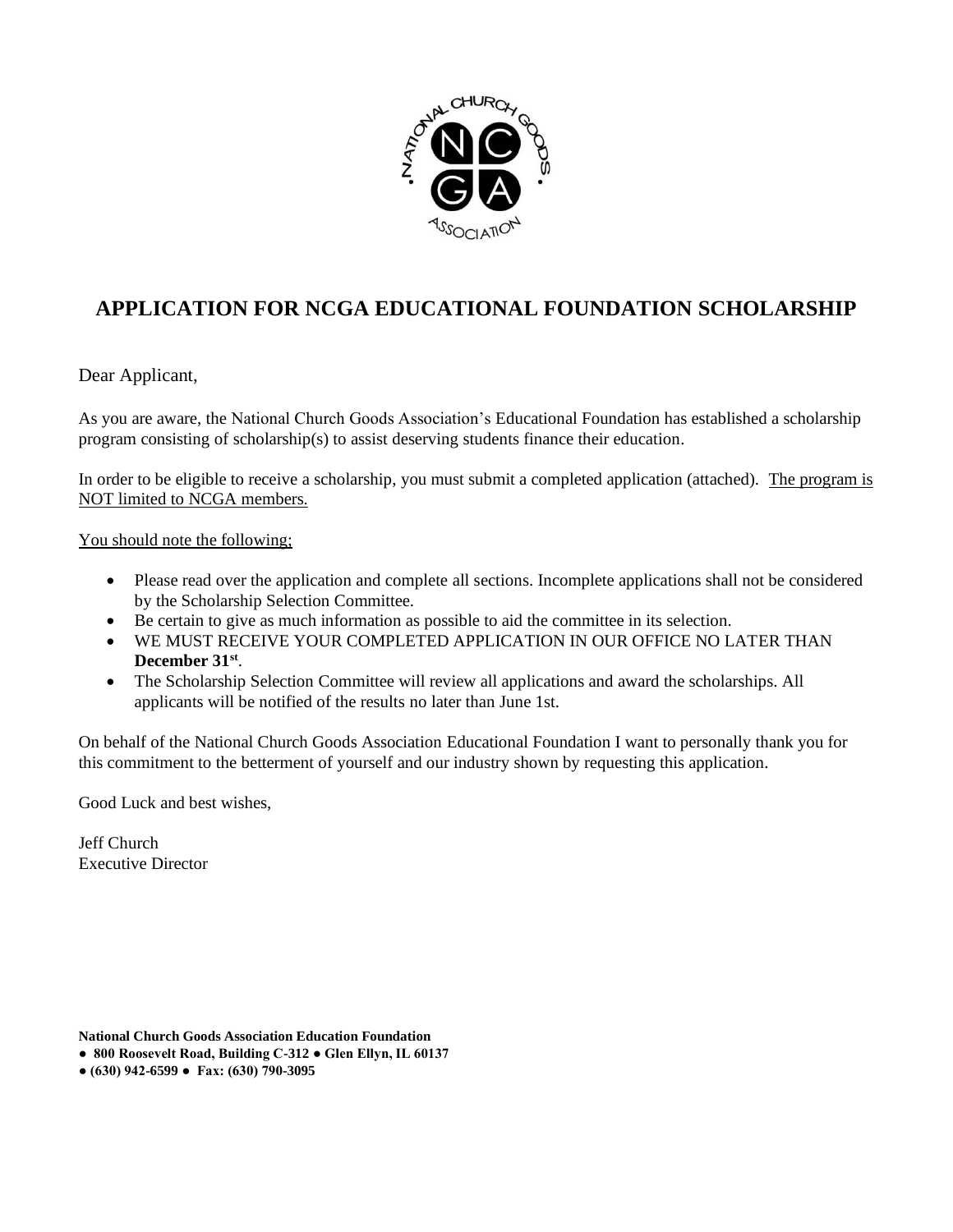## **NCGAEF SCHOLARSHIP PROGRAM**

#### **PART I. TYPES OF SCHOLARSHIP**:

Scholarships may be used only for four year colleges and universities, recognized two year "junior" or "community" colleges, and church goods industry-related vocational training schools. They will be awarded for one year at a time. Scholarships will be gifts and will be awarded in a minimum of at least \$500.

#### **PART II. CRITERIA AND CONDITIONS:**

NCGA Education Foundation scholarship recipients must:

1) Have achieved a "B" level or 3.0 out of 4.0 grade point average or better in the previous three years of schooling; whether at the secondary or college levels;

2) Have been employed prior to attending school in the church goods industry, or be currently employed in the church goods industry, or be a family member of a current employee or family member of a former employee that is deceased or has been laid off within the last year in the church goods industry;

3) Have performed a minimum of 20 documented hours of church or community service over the previous four years;

4) File a properly completed application by the annual due date;

5) Provide an essay and three letters of recommendation from people other than a member of the NCGA or NCGA EF Board of Directors;

6) Complete in full the application form provided by the NCGA EF;

*An applicant cannot be a member of the Board of Directors of either the NCGA Education Foundation or of NCGA, the child or other relative of such member, or the employee or agent of such member;*

Scholarship recipients will be determined according to the following procedures:

- Applications for scholarships must be submitted by December 31 of the year prior to the award.
- Applicants' names will be kept anonymous from the Scholarship Selection Committee which will be given "blind" application sets;
- The Scholarship Selection Committee will be comprised of: two representatives from the NCGAEF Board of Directors (as designated by the NCGAEF Board of Directors), and two regular members of the National Church Goods Association (as designated by the NCGA Board of Directors).
- The Scholarship Selection Committee's recommendations to the NCGAEF Board of Directors will be consulted by the Board in making scholarship awards;
- Scholarships will be awarded at the Catalog Publisher's Meeting when possible but no later than June 1 st;
- The NCGAEF Board of Directors will, prior to January 1, annually determine the number and amount of scholarship to award.

By signing below, I acknowledge that I have read the criteria and conditions and understand them.

\_\_\_\_\_\_\_\_\_\_\_\_\_\_\_\_\_\_\_\_\_\_\_\_\_\_\_\_\_\_\_\_\_\_\_\_\_\_\_\_\_\_\_\_\_\_\_\_\_\_\_\_\_\_\_\_\_\_\_\_\_\_\_\_\_\_\_\_\_\_\_\_\_

APPLICANT'S SIGNATURE DATE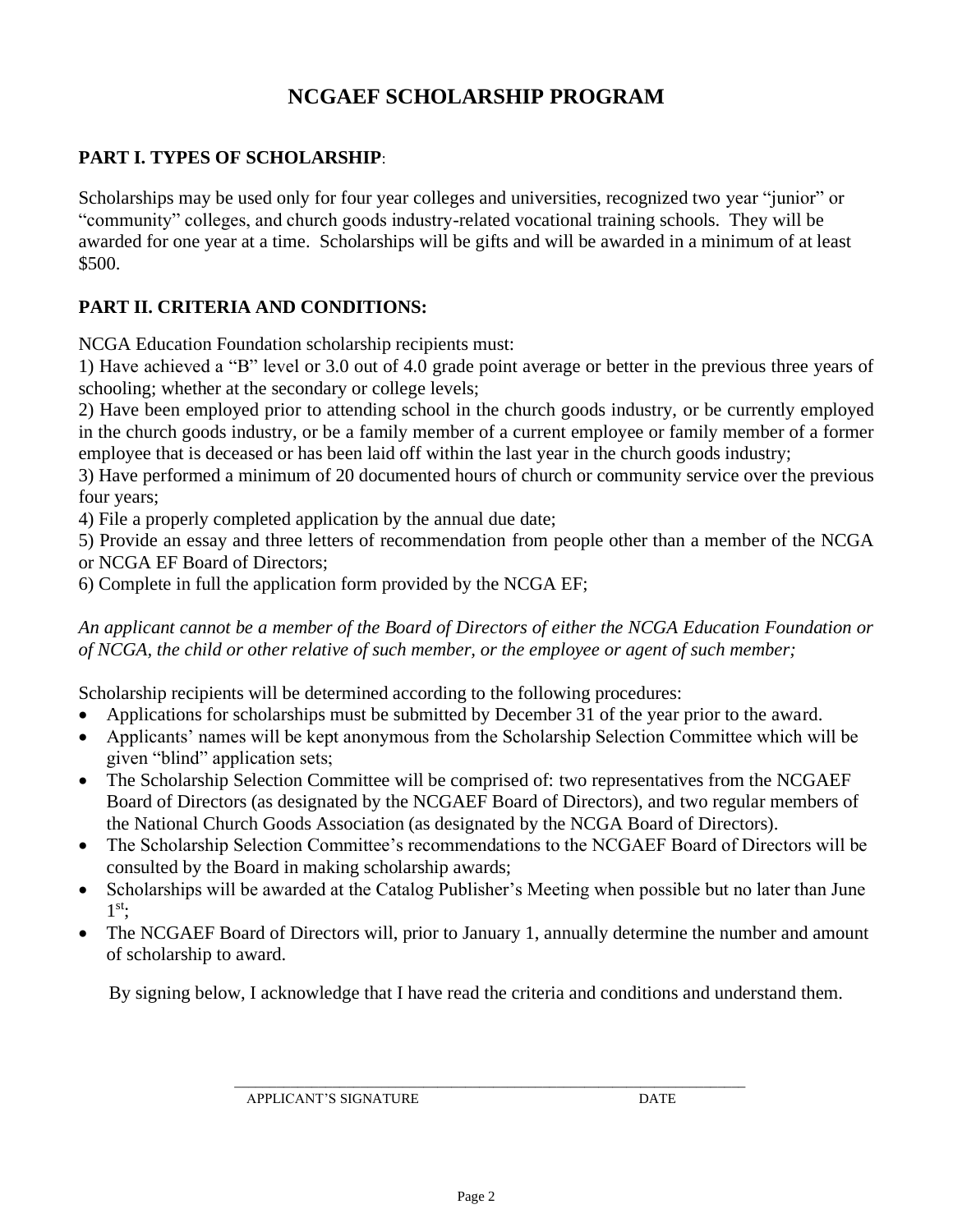### **NCGAEF SCHOLARSHIP APPLICATION**

### **PART III. SCHOLARSHIP APPLICATION (Please type or print clearly-provide additional pages if required)**

| Name: |                                                                                        |  |                                                                                                                              |  |
|-------|----------------------------------------------------------------------------------------|--|------------------------------------------------------------------------------------------------------------------------------|--|
|       |                                                                                        |  |                                                                                                                              |  |
|       |                                                                                        |  |                                                                                                                              |  |
|       |                                                                                        |  | If applying as a current employee of a company in the church goods and religious articles industry:                          |  |
|       |                                                                                        |  |                                                                                                                              |  |
|       |                                                                                        |  |                                                                                                                              |  |
|       |                                                                                        |  |                                                                                                                              |  |
|       |                                                                                        |  |                                                                                                                              |  |
|       |                                                                                        |  | If applying as a family member of a current employee of a company in the church goods and religious articles industry:       |  |
|       | Name of family member who is employed in church goods and religious articles industry: |  |                                                                                                                              |  |
|       |                                                                                        |  |                                                                                                                              |  |
|       |                                                                                        |  |                                                                                                                              |  |
|       |                                                                                        |  |                                                                                                                              |  |
|       |                                                                                        |  |                                                                                                                              |  |
|       |                                                                                        |  |                                                                                                                              |  |
|       |                                                                                        |  |                                                                                                                              |  |
|       |                                                                                        |  | Institution for which scholarship will be applied (final institution will be confirmed prior to award):                      |  |
| Name: |                                                                                        |  |                                                                                                                              |  |
|       | vocational training school:                                                            |  | Type (four year college or university, recognized two year "junior" or "community" college, or church goods industry-related |  |
|       | Nature of degree or certification being pursued at institution:                        |  |                                                                                                                              |  |
|       |                                                                                        |  |                                                                                                                              |  |

Phone: \_\_\_\_\_\_\_\_\_\_\_\_\_\_\_\_\_\_\_\_\_\_\_\_\_\_\_